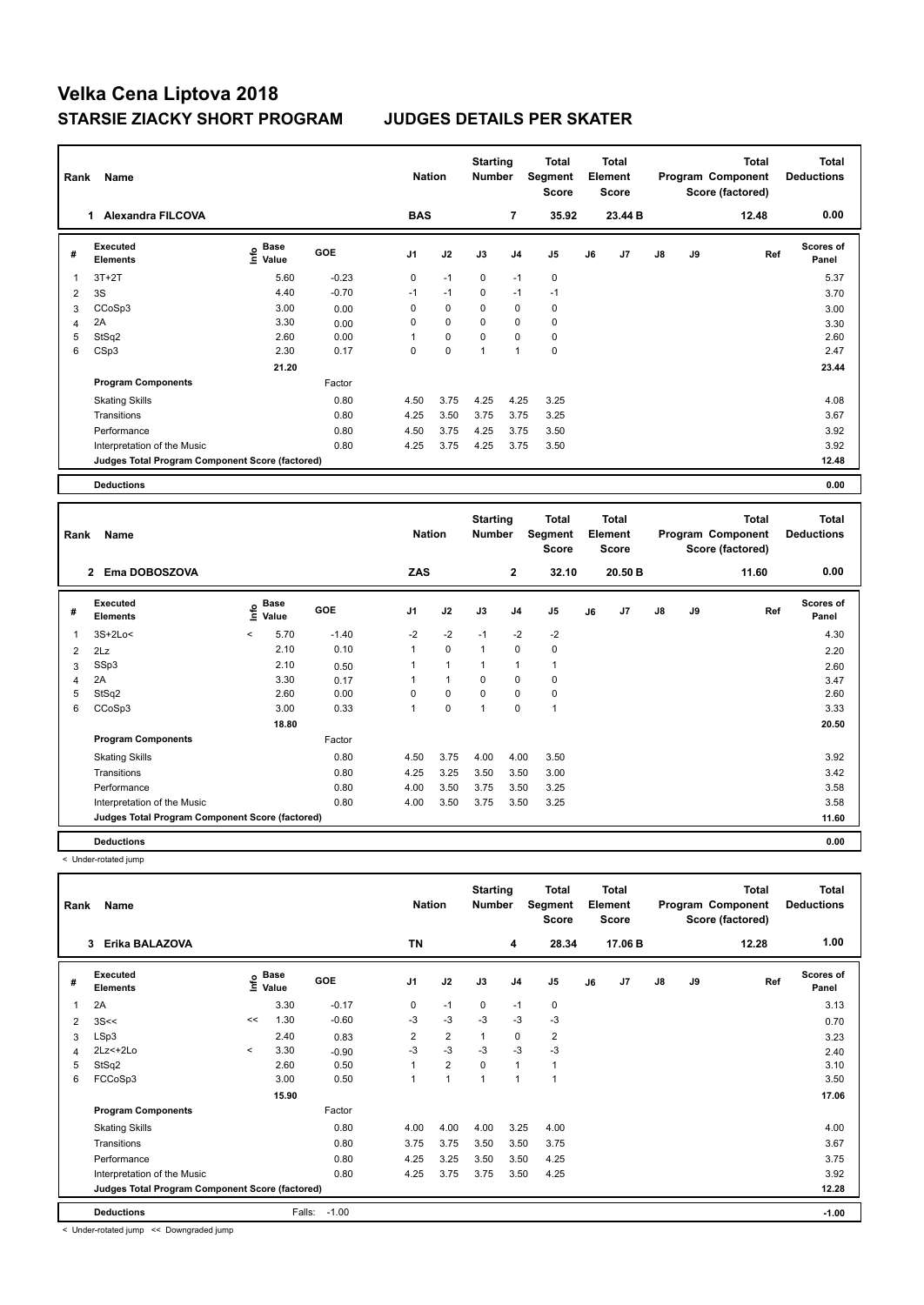# **Velka Cena Liptova 2018 STARSIE ZIACKY SHORT PROGRAM JUDGES DETAILS PER SKATER**

|   | Rank<br>Name                                    |                           |            |      | <b>Nation</b>  |              | <b>Starting</b><br><b>Number</b> | <b>Total</b><br>Segment<br><b>Score</b> | <b>Total</b><br>Element<br>Score |       |               |    | <b>Total</b><br>Program Component<br>Score (factored) | <b>Total</b><br><b>Deductions</b> |
|---|-------------------------------------------------|---------------------------|------------|------|----------------|--------------|----------------------------------|-----------------------------------------|----------------------------------|-------|---------------|----|-------------------------------------------------------|-----------------------------------|
|   | 4 Sofia SEBINOVA                                |                           |            | ZAF  |                |              | 3                                | 26.17                                   |                                  | 14.63 |               |    | 11.54                                                 | 0.00                              |
| # | Executed<br><b>Elements</b>                     | Base<br>o Base<br>⊆ Value | <b>GOE</b> | J1   | J2             | J3           | J <sub>4</sub>                   | J <sub>5</sub>                          | J6                               | J7    | $\mathsf{J}8$ | J9 | Ref                                                   | <b>Scores of</b><br>Panel         |
| 1 | $2Lz + 2Lo$                                     | 3.90                      | $-0.60$    | $-2$ | $-2$           | $-1$         | $-2$                             | $-2$                                    |                                  |       |               |    |                                                       | 3.30                              |
| 2 | CCoSp3                                          | 3.00                      | 0.00       | 0    | $\mathbf 0$    | $\Omega$     | 0                                | $\mathbf 0$                             |                                  |       |               |    |                                                       | 3.00                              |
| 3 | StSq2                                           | 2.60                      | 0.33       | 1    | $\mathbf{1}$   | $\mathbf{1}$ | 0                                | 0                                       |                                  |       |               |    |                                                       | 2.93                              |
| 4 | 2F                                              | 1.90                      | 0.00       | 0    | $\mathbf 0$    | $\mathbf{1}$ | $\mathbf 0$                      | $\mathbf 0$                             |                                  |       |               |    |                                                       | 1.90                              |
| 5 | SSp3                                            | 2.10                      | 0.17       | 1    | $\pmb{0}$      | $\mathbf{1}$ | 0                                | 0                                       |                                  |       |               |    |                                                       | 2.27                              |
| 6 | 1A                                              | 1.10                      | 0.13       | 0    | $\overline{1}$ | 1            | 1                                | $\mathbf 0$                             |                                  |       |               |    |                                                       | 1.23                              |
|   |                                                 | 14.60                     |            |      |                |              |                                  |                                         |                                  |       |               |    |                                                       | 14.63                             |
|   | <b>Program Components</b>                       |                           | Factor     |      |                |              |                                  |                                         |                                  |       |               |    |                                                       |                                   |
|   | <b>Skating Skills</b>                           |                           | 0.80       | 3.75 | 3.50           | 3.75         | 3.00                             | 3.25                                    |                                  |       |               |    |                                                       | 3.50                              |
|   | Transitions                                     |                           | 0.80       | 3.50 | 3.50           | 3.75         | 2.75                             | 3.25                                    |                                  |       |               |    |                                                       | 3.42                              |
|   | Performance                                     |                           | 0.80       | 3.75 | 3.75           | 3.75         | 2.75                             | 3.75                                    |                                  |       |               |    |                                                       | 3.75                              |
|   | Interpretation of the Music                     |                           | 0.80       | 3.75 | 4.00           | 3.75         | 3.00                             | 3.75                                    |                                  |       |               |    |                                                       | 3.75                              |
|   | Judges Total Program Component Score (factored) |                           |            |      |                |              |                                  |                                         |                                  |       |               |    |                                                       | 11.54                             |
|   | <b>Deductions</b>                               |                           |            |      |                |              |                                  |                                         |                                  |       |               |    |                                                       | 0.00                              |

| Name<br>Rank |                                                 |                                             |            | <b>Nation</b>  |              | <b>Starting</b><br><b>Number</b> |                | <b>Total</b><br>Segment<br><b>Score</b> | Total<br>Element<br><b>Score</b> |                |    |    | <b>Total</b><br>Program Component<br>Score (factored) | <b>Total</b><br><b>Deductions</b> |
|--------------|-------------------------------------------------|---------------------------------------------|------------|----------------|--------------|----------------------------------|----------------|-----------------------------------------|----------------------------------|----------------|----|----|-------------------------------------------------------|-----------------------------------|
|              | Zuzana DAUBNEROVA<br>5                          |                                             |            | <b>BAP</b>     |              |                                  | 1              | 25.90                                   |                                  | 14.70          |    |    | 11.20                                                 | 0.00                              |
| #            | <b>Executed</b><br><b>Elements</b>              | <b>Base</b><br>e <sup>Base</sup><br>⊆ Value | <b>GOE</b> | J <sub>1</sub> | J2           | J3                               | J <sub>4</sub> | J5                                      | J6                               | J <sub>7</sub> | J8 | J9 | Ref                                                   | <b>Scores of</b><br>Panel         |
| 1            | 2Lz+2Lo                                         | 3.90                                        | 0.00       | 0              | $\mathbf 0$  | $\mathbf 0$                      | $\mathbf 0$    | $\mathbf{1}$                            |                                  |                |    |    |                                                       | 3.90                              |
| 2            | FCCoSp3                                         | 3.00                                        | $-0.10$    | 0              | $\mathbf 0$  | $\mathbf 0$                      | $-1$           | $-1$                                    |                                  |                |    |    |                                                       | 2.90                              |
| 3            | 2F                                              | 1.90                                        | 0.00       | 0              | $\mathbf 0$  | 0                                | $\mathbf 0$    | 0                                       |                                  |                |    |    |                                                       | 1.90                              |
| 4            | 1A                                              | 1.10                                        | 0.00       | $\Omega$       | $\mathbf{1}$ | $\Omega$                         | $\mathbf 0$    | $\mathbf 0$                             |                                  |                |    |    |                                                       | 1.10                              |
| 5            | StSq2                                           | 2.60                                        | 0.00       | 0              | 0            | 0                                | $-1$           | 0                                       |                                  |                |    |    |                                                       | 2.60                              |
| 6            | CSp3                                            | 2.30                                        | 0.00       | 0              | $\mathbf 0$  | 0                                | 0              | 0                                       |                                  |                |    |    |                                                       | 2.30                              |
|              |                                                 | 14.80                                       |            |                |              |                                  |                |                                         |                                  |                |    |    |                                                       | 14.70                             |
|              | <b>Program Components</b>                       |                                             | Factor     |                |              |                                  |                |                                         |                                  |                |    |    |                                                       |                                   |
|              | <b>Skating Skills</b>                           |                                             | 0.80       | 4.00           | 3.50         | 3.75                             | 3.50           | 3.50                                    |                                  |                |    |    |                                                       | 3.58                              |
|              | Transitions                                     |                                             | 0.80       | 3.75           | 3.25         | 3.50                             | 3.25           | 3.25                                    |                                  |                |    |    |                                                       | 3.33                              |
|              | Performance                                     |                                             | 0.80       | 3.75           | 3.75         | 3.75                             | 3.25           | 3.50                                    |                                  |                |    |    |                                                       | 3.67                              |
|              | Interpretation of the Music                     |                                             | 0.80       | 3.75           | 3.50         | 3.50                             | 3.25           | 3.25                                    |                                  |                |    |    |                                                       | 3.42                              |
|              | Judges Total Program Component Score (factored) |                                             |            |                |              |                                  |                |                                         |                                  |                |    |    |                                                       | 11.20                             |
|              |                                                 |                                             |            |                |              |                                  |                |                                         |                                  |                |    |    |                                                       |                                   |

**Deductions 0.00**

| Rank | Name                                            |                                    |         | <b>Nation</b>  |              | <b>Starting</b><br><b>Number</b> |                | <b>Total</b><br>Segment<br><b>Score</b> |    | <b>Total</b><br>Element<br><b>Score</b> |               |    | <b>Total</b><br>Program Component<br>Score (factored) | <b>Total</b><br><b>Deductions</b> |
|------|-------------------------------------------------|------------------------------------|---------|----------------|--------------|----------------------------------|----------------|-----------------------------------------|----|-----------------------------------------|---------------|----|-------------------------------------------------------|-----------------------------------|
|      | <b>Marina PASTIERIKOVA</b><br>6                 |                                    |         | <b>POK</b>     |              |                                  | 8              | 24.57                                   |    | 14.43                                   |               |    | 10.14                                                 | 0.00                              |
| #    | Executed<br><b>Elements</b>                     | <b>Base</b><br>$\frac{6}{5}$ Value | GOE     | J <sub>1</sub> | J2           | J3                               | J <sub>4</sub> | J <sub>5</sub>                          | J6 | J7                                      | $\mathsf{J}8$ | J9 | Ref                                                   | <b>Scores of</b><br>Panel         |
|      | 1A                                              | 1.10                               | 0.00    | 0              | $\mathbf 0$  | $\mathbf 0$                      | 0              | 0                                       |    |                                         |               |    |                                                       | 1.10                              |
| 2    | 2F                                              | 1.90                               | $-0.50$ | $-2$           | $-2$         | $-1$                             | $-1$           | $-2$                                    |    |                                         |               |    |                                                       | 1.40                              |
| 3    | $2Lz+2Lo$                                       | 3.90                               | 0.00    | 0              | $-1$         | $\Omega$                         | $\mathbf 0$    | 0                                       |    |                                         |               |    |                                                       | 3.90                              |
| 4    | SSp3                                            | 2.10                               | 0.33    | 0              | $\mathbf 0$  | 1                                | $\overline{1}$ |                                         |    |                                         |               |    |                                                       | 2.43                              |
| 5    | StSq2                                           | 2.60                               | 0.00    | 0              | $\mathbf{1}$ | 0                                | 0              | 0                                       |    |                                         |               |    |                                                       | 2.60                              |
| 6    | CCoSp3                                          | 3.00                               | 0.00    | 0              | 0            | 0                                | 0              | 0                                       |    |                                         |               |    |                                                       | 3.00                              |
|      |                                                 | 14.60                              |         |                |              |                                  |                |                                         |    |                                         |               |    |                                                       | 14.43                             |
|      | <b>Program Components</b>                       |                                    | Factor  |                |              |                                  |                |                                         |    |                                         |               |    |                                                       |                                   |
|      | <b>Skating Skills</b>                           |                                    | 0.80    | 3.25           | 3.25         | 3.50                             | 2.75           | 3.00                                    |    |                                         |               |    |                                                       | 3.17                              |
|      | Transitions                                     |                                    | 0.80    | 3.00           | 2.75         | 3.50                             | 2.50           | 3.25                                    |    |                                         |               |    |                                                       | 3.00                              |
|      | Performance                                     |                                    | 0.80    | 3.25           | 3.25         | 3.50                             | 2.75           | 3.25                                    |    |                                         |               |    |                                                       | 3.25                              |
|      | Interpretation of the Music                     |                                    | 0.80    | 3.00           | 3.50         | 3.50                             | 2.75           | 3.25                                    |    |                                         |               |    |                                                       | 3.25                              |
|      | Judges Total Program Component Score (factored) |                                    |         |                |              |                                  |                |                                         |    |                                         |               |    |                                                       | 10.14                             |
|      | <b>Deductions</b>                               |                                    |         |                |              |                                  |                |                                         |    |                                         |               |    |                                                       | 0.00                              |